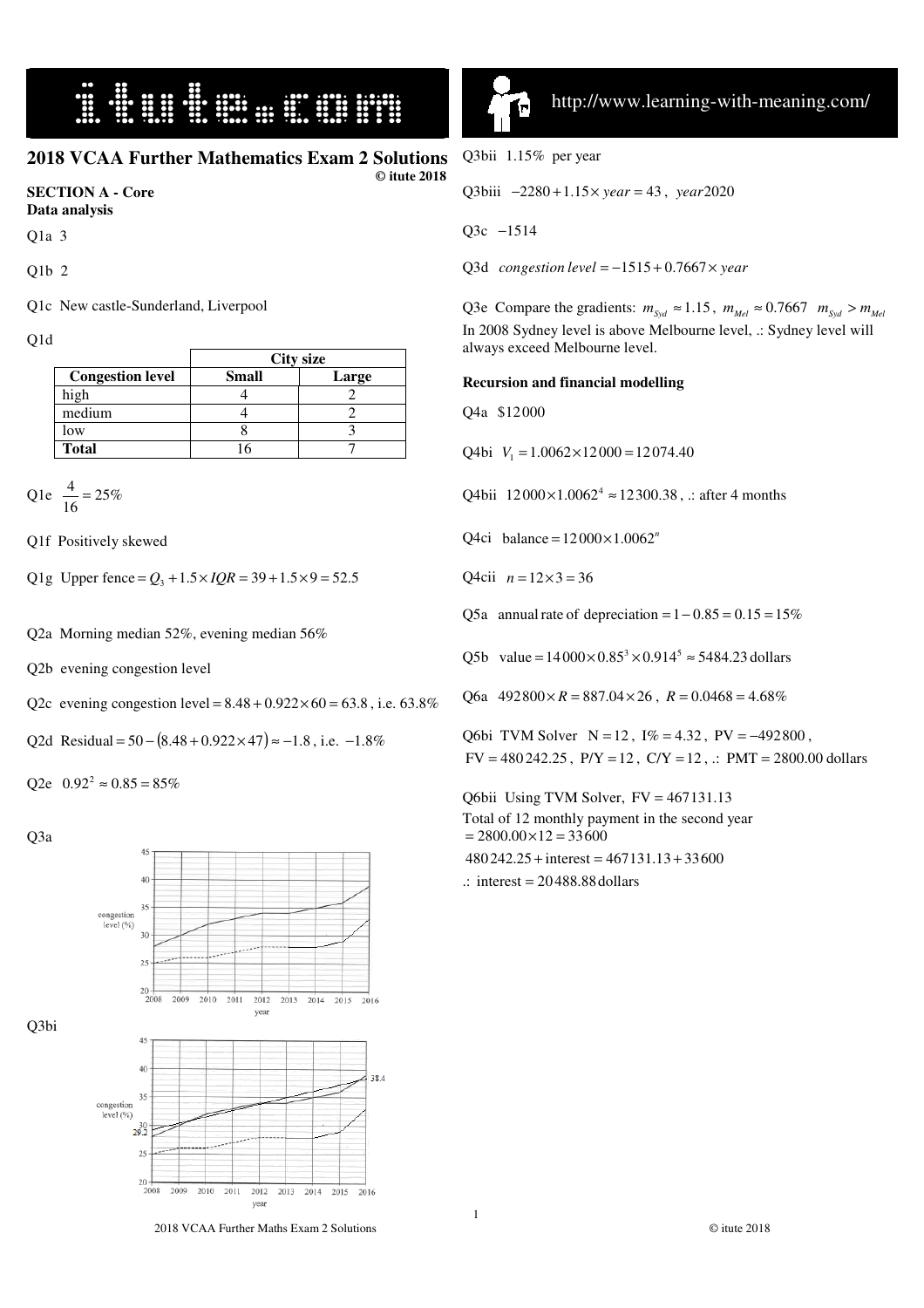# 

**SECTION B - Modules** 

**Module 1: Matrices**

Q1a \$2.87

Q1b 3×1

Q1c  $M = \begin{bmatrix} 1 & 0 & 2 \end{bmatrix}$ 

Q2a 
$$
P_{2019} = \begin{bmatrix} 1.04 \times 2100 \\ 0.99 \times 1800 \\ 0.98 \times 1700 \end{bmatrix} = \begin{bmatrix} 2184 \\ 1782 \\ 1666 \end{bmatrix}
$$

Q2b  $\overline{\phantom{a}}$  $\overline{\phantom{a}}$  $\overline{\phantom{a}}$ J 1  $\mathsf{I}$  $\mathsf{I}$  $\mathbb{I}$ L Г =  $0 \t 0 \t 0.98$  $0 \t 0.99 \t 0$ 1.04 0 0 *F*

Q3a  $0.1 \times 700 = 70$  km

Q3b  $0.2 \times 700 + 0.1 \times 400 + 0.0 \times 200 + 0.2 \times 1400 = 460$ 

Q3c  $\overline{\phantom{a}}$  $\overline{\phantom{a}}$  $\overline{\phantom{a}}$  $\overline{\phantom{a}}$ J 1  $\mathbb{I}$  $\mathbb{I}$  $\mathbb{I}$  $\mathbb{I}$ L Г  $= TS_0 =$ 1490 360 390 460  $S_1 = TS_0$ 

Q3d  $\frac{0.9 \times 1.90}{1536} \approx 0.485 = 48.5\%$  $\frac{0.5 \times 1490}{2.5 \times 10^{14}} \approx 0.485$ 

Q3e

|  |  |  | $\begin{bmatrix} 0.2 & 0.1 & 0.0 & 0.2 \end{bmatrix}^{49}$ $\begin{bmatrix} 0.160 & 0.160 & 0.160 & 0.160 \end{bmatrix}$ |  |
|--|--|--|--------------------------------------------------------------------------------------------------------------------------|--|
|  |  |  | $\begin{vmatrix} 0.1 & 0.1 & 0.0 & 0.2 \end{vmatrix}$ $\begin{vmatrix} 0.144 & 0.144 & 0.144 & 0.144 \end{vmatrix}$      |  |
|  |  |  | $\begin{vmatrix} 0.2 & 0.1 & 0.2 & 0.1 \end{vmatrix}$ $\approx$ 0.129 0.129 0.129 0.129                                  |  |
|  |  |  | $\begin{array}{ ccc c c c c c c c c c c } \hline 0.5 & 0.7 & 0.8 & 0.5 & 0.567 & 0.567 & 0.567 \hline \end{array}$       |  |
|  |  |  | $\begin{bmatrix} 0.2 & 0.1 & 0.0 & 0.2 \end{bmatrix}^{50}$ $\begin{bmatrix} 0.160 & 0.160 & 0.160 & 0.160 \end{bmatrix}$ |  |
|  |  |  | $\begin{array}{ c c c c c c c c c c c } \hline 0.1 & 0.1 & 0.0 & 0.2 & 0.144 & 0.144 & 0.144 \hline \end{array}$         |  |
|  |  |  | $\begin{vmatrix} 0.2 & 0.1 & 0.2 & 0.1 \end{vmatrix}$ = 0.129 0.129 0.129 0.129                                          |  |
|  |  |  |                                                                                                                          |  |

 $0.567 = 56.7\%$ 

Q4a The length of the highway stays the same. .:  $k + 20 + 10 - 60 = 0$ ,  $k = 30$ 

Q4b 
$$
M_1 = TM_0 + B = \begin{bmatrix} 470 \\ 410 \\ 360 \\ 1460 \end{bmatrix}, M_2 = TM_1 + B = \begin{bmatrix} 457 \\ 400 \\ 363 \\ 1480 \end{bmatrix}
$$

457 km are expected to be graded in 2022.



I

| <b>Module 2: Networks and decision mathematics</b>                                                        |
|-----------------------------------------------------------------------------------------------------------|
| Q1ai 9                                                                                                    |
| Q1aii 13                                                                                                  |
| Q1b Maximum delivery = minimum cut = $3 + 2 + 2 = 7$                                                      |
| Q2a $F$                                                                                                   |
| Q2b Two extra edges, e.g. <i>BD</i> and <i>GI</i>                                                         |
| Q2c $F \to D \to C \to B \to A \to E \to H \to I \to J \to G$                                             |
| Q3a Earliest starting time of 10 hours                                                                    |
| Q3b BEGHJ                                                                                                 |
| Q3c A and C                                                                                               |
| Q3d End of $E$ to start of $J$                                                                            |
| Q4a 4                                                                                                     |
| Q4b $P \to Q \to T \to S \to R \to Q \to P \to S \to T \to R \to P$<br>$10+20+12+9+7+10+14+12+8+6=108$ km |
|                                                                                                           |
| <b>Module 3: Geometry and measurement</b><br>Q1ai 6.8 cm                                                  |
| Q1b Area = $\pi \times 6.8 \times 20.4 + 2 \times \pi \times 3.4^2 = 508.4$ cm <sup>2</sup>               |
| Q1ci $V = \frac{4}{3} \times \pi \times 3.4^3 \approx 164.6$ cm <sup>3</sup>                              |
| Q1cii $V = \pi \times 3.4^2 \times 20.4 \approx 740.9$ cm <sup>3</sup>                                    |
| Q1ciii $V = 740.9 - 3 \times 164.6 \approx 247$ cm <sup>3</sup>                                           |
| Q2a Melbourne time: 10.30 pm to 12.00 midday (next day)<br>$\therefore$ travel time = 13 h 30 min         |
| Q2bi Radius = $6400 \times \cos 11^\circ \approx 6282$ km                                                 |
| Q2bii Distance $\approx \frac{123-107}{360} \times 2 \times \pi \times 6282 \approx 1754$ km              |
| Q3a $AB = \sqrt{4.1^2 + (6.4 + 6.4 + 5.5)^2} \approx 18.8$ m                                              |
| Q3b Distance $\approx \sqrt{18.8^2 + 2.5^2} \approx 19$ m                                                 |

Q3ci 
$$
\frac{\sin \angle AQP}{20.7} = \frac{\sin 23.5^{\circ}}{10.4}, \angle AQP \approx 52.5^{\circ} \text{ or } 180^{\circ} - 52.5^{\circ} = 127.5^{\circ}
$$
  
Q3cii  $\angle APQ \approx (180 - 127.5 - 23.5)^{\circ} \approx 29^{\circ}$   

$$
\frac{x}{\sin 29^{\circ}} \approx \frac{10.4}{\sin 23.5^{\circ}}, x \approx 13 \text{ m}
$$